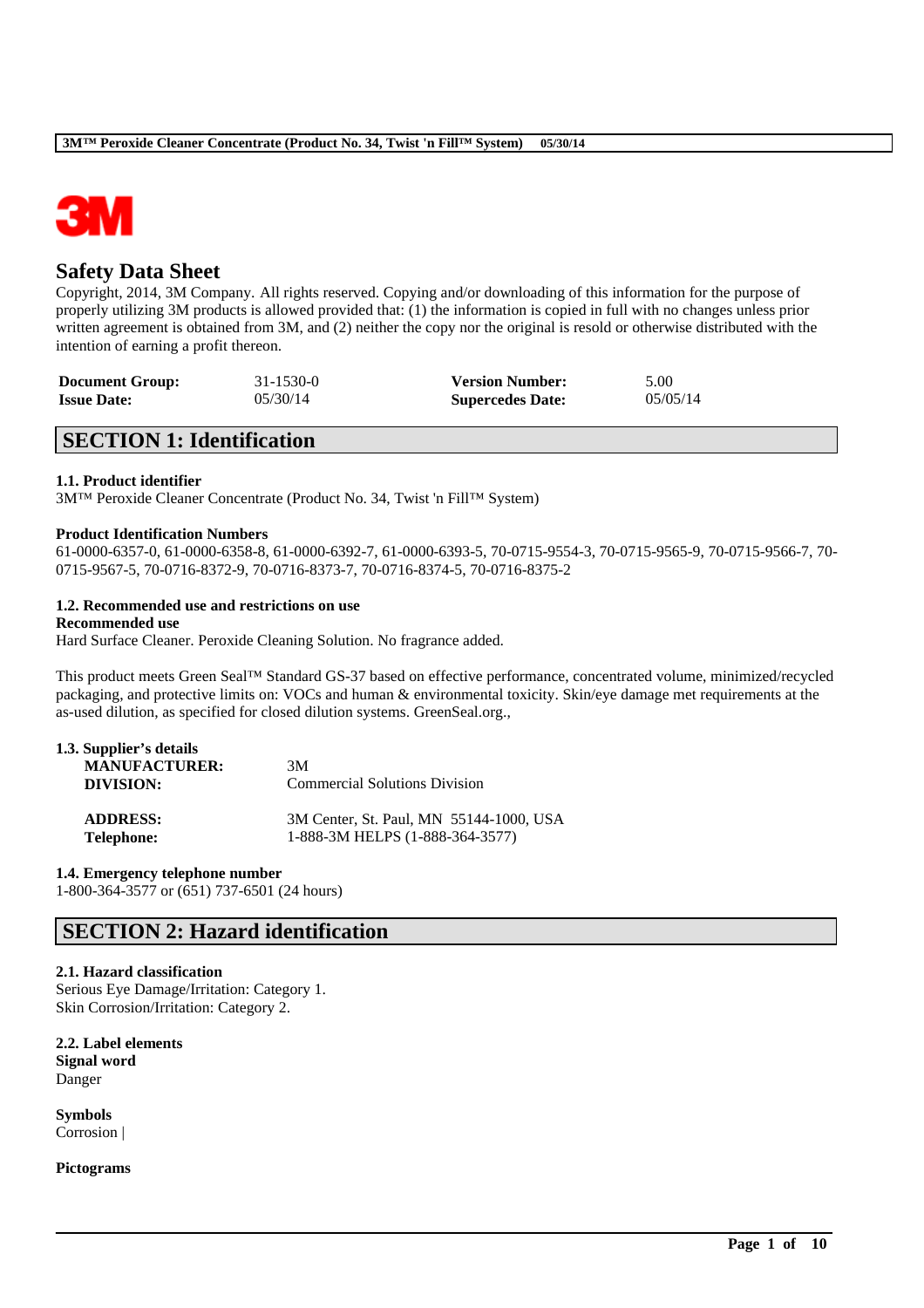

**Hazard Statements** Causes serious eye damage. Causes skin irritation.

**Precautionary Statements General:** Keep out of reach of children.

# **Prevention:**

Wear eye/face protection. Wear protective gloves. Wash thoroughly after handling.

# **Response:**

IF IN EYES: Rinse cautiously with water for several minutes. Remove contact lenses, if present and easy to do. Continue rinsing. Immediately call a POISON CENTER or doctor/physician. IF ON SKIN: Wash with plenty of soap and water. If skin irritation occurs: Get medical advice/attention. Take off contaminated clothing and wash it before reuse.

# **2.3. Hazards not otherwise classified**

May cause chemical gastrointestinal burns.

10% of the mixture consists of ingredients of unknown acute inhalation toxicity.

# **SECTION 3: Composition/information on ingredients**

| Ingredient                            | C.A.S. No. | $\%$ by Wt                 |
|---------------------------------------|------------|----------------------------|
| <b>WATER</b>                          | 7732-18-5  | $60 - 90$ Trade Secret $*$ |
| <b>ETHOXYLATED C9-11 ALCOHOLS</b>     | 68439-46-3 | 7 - 13 Trade Secret *      |
| <b>HYDROGEN PEROXIDE</b>              | 7722-84-1  | 3 - 7 Trade Secret *       |
| 1-HYDROXYETHANE-1,1-DIPHOSPHONIC ACID | 2809-21-4  | $\leq 0.1$ Trade Secret *  |
| Sodium Hydroxide                      | 1310-73-2  | $< 0.1$ Trade Secret *     |

\*The specific chemical identity and/or exact percentage (concentration) of this composition has been withheld as a trade secret.

# **SECTION 4: First aid measures**

# **4.1. Description of first aid measures**

### **Inhalation:**

Remove person to fresh air. If you feel unwell, get medical attention.

# **Skin Contact:**

Immediately wash with soap and water. Remove contaminated clothing and wash before reuse. If signs/symptoms develop, get medical attention.

\_\_\_\_\_\_\_\_\_\_\_\_\_\_\_\_\_\_\_\_\_\_\_\_\_\_\_\_\_\_\_\_\_\_\_\_\_\_\_\_\_\_\_\_\_\_\_\_\_\_\_\_\_\_\_\_\_\_\_\_\_\_\_\_\_\_\_\_\_\_\_\_\_\_\_\_\_\_\_\_\_\_\_\_\_\_\_\_\_\_

# **Eye Contact:**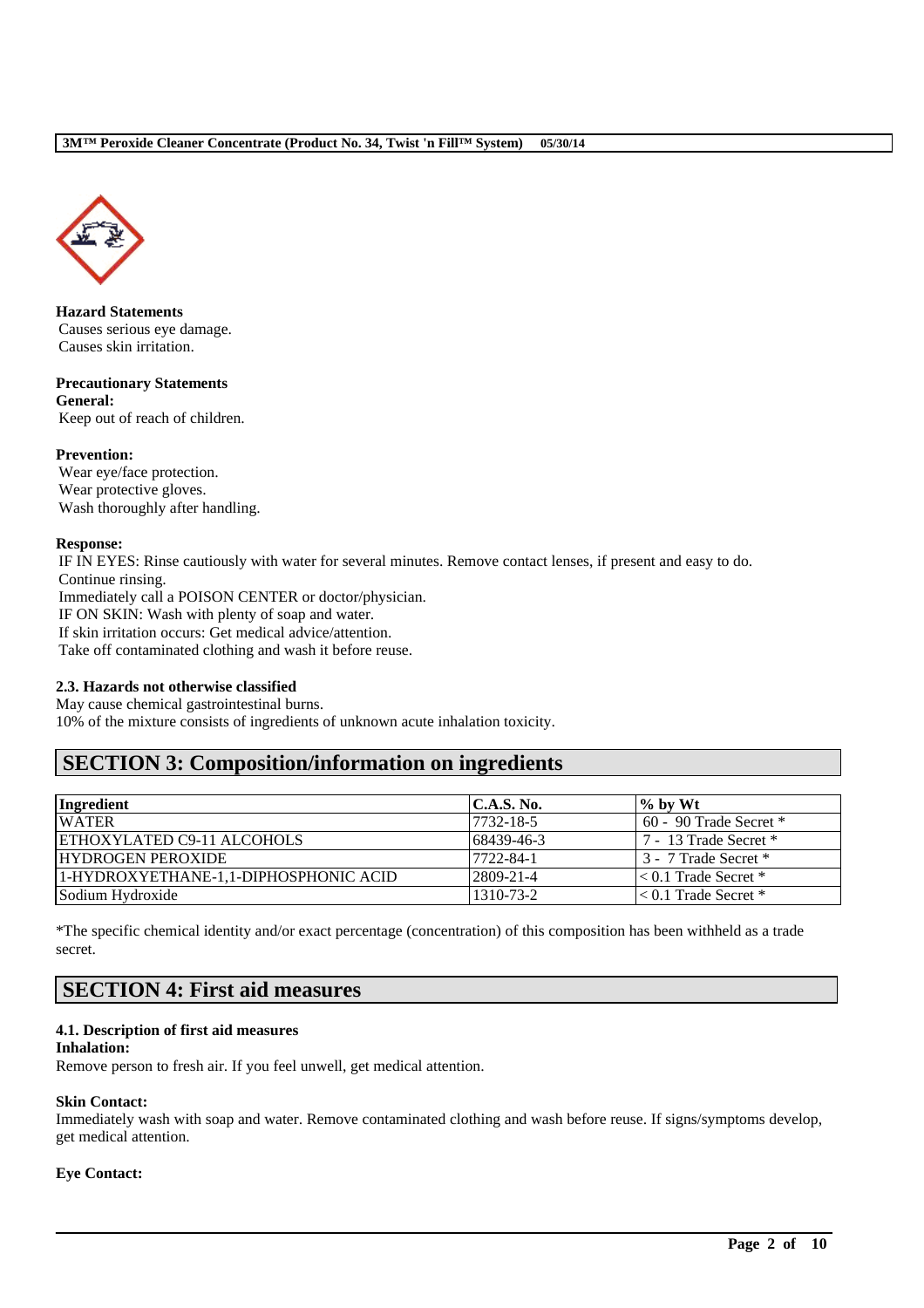Immediately flush with large amounts of water for at least 15 minutes. Remove contact lenses if easy to do. Continue rinsing. Immediately get medical attention.

# **If Swallowed:**

Rinse mouth. Do not induce vomiting. Get immediate medical attention.

### **4.2. Most important symptoms and effects, both acute and delayed**

See Section 11.1. Information on toxicological effects.

### **4.3. Indication of any immediate medical attention and special treatment required** Not applicable

# **SECTION 5: Fire-fighting measures**

### **5.1. Suitable extinguishing media**

Material will not burn. Non-combustible. Use a fire fighting agent suitable for surrounding fire.

# **5.2. Special hazards arising from the substance or mixture**

None inherent in this product.

### **Hazardous Decomposition or By-Products**

- **Substance Condition** Carbon monoxide During Combustion Carbon dioxide During Combustion Oxides of Nitrogen During Combustion Oxides of Phosphorus During Combustion
	-

### **5.3. Special protective actions for fire-fighters**

No unusual fire or explosion hazards are anticipated.

# **SECTION 6: Accidental release measures**

# **6.1. Personal precautions, protective equipment and emergency procedures**

Evacuate area. Ventilate the area with fresh air. For large spill, or spills in confined spaces, provide mechanical ventilation to disperse or exhaust vapors, in accordance with good industrial hygiene practice. Warning! A motor could be an ignition source and could cause flammable gases or vapors in the spill area to burn or explode. Refer to other sections of this SDS for information regarding physical and health hazards, respiratory protection, ventilation, and personal protective equipment.

# **6.2. Environmental precautions**

Avoid release to the environment. For larger spills, cover drains and build dikes to prevent entry into sewer systems or bodies of water.

### **6.3. Methods and material for containment and cleaning up**

Contain spill. Working from around the edges of the spill inward, cover with bentonite, vermiculite, or commercially available inorganic absorbent material. Mix in sufficient absorbent until it appears dry. Remember, adding an absorbent material does not remove a physical, health, or environmental hazard. Collect as much of the spilled material as possible. Place in a closed container approved for transportation by appropriate authorities. Clean up residue with water. Seal the container. Dispose of collected material as soon as possible.

# **SECTION 7: Handling and storage**

# **7.1. Precautions for safe handling**

This product is not intended to be used without prior dilution as specified on the product label. Grounding or safety shoes with electrostatic dissipating soles (ESD) are not required with a chemical dispensing system. Keep out of reach of children.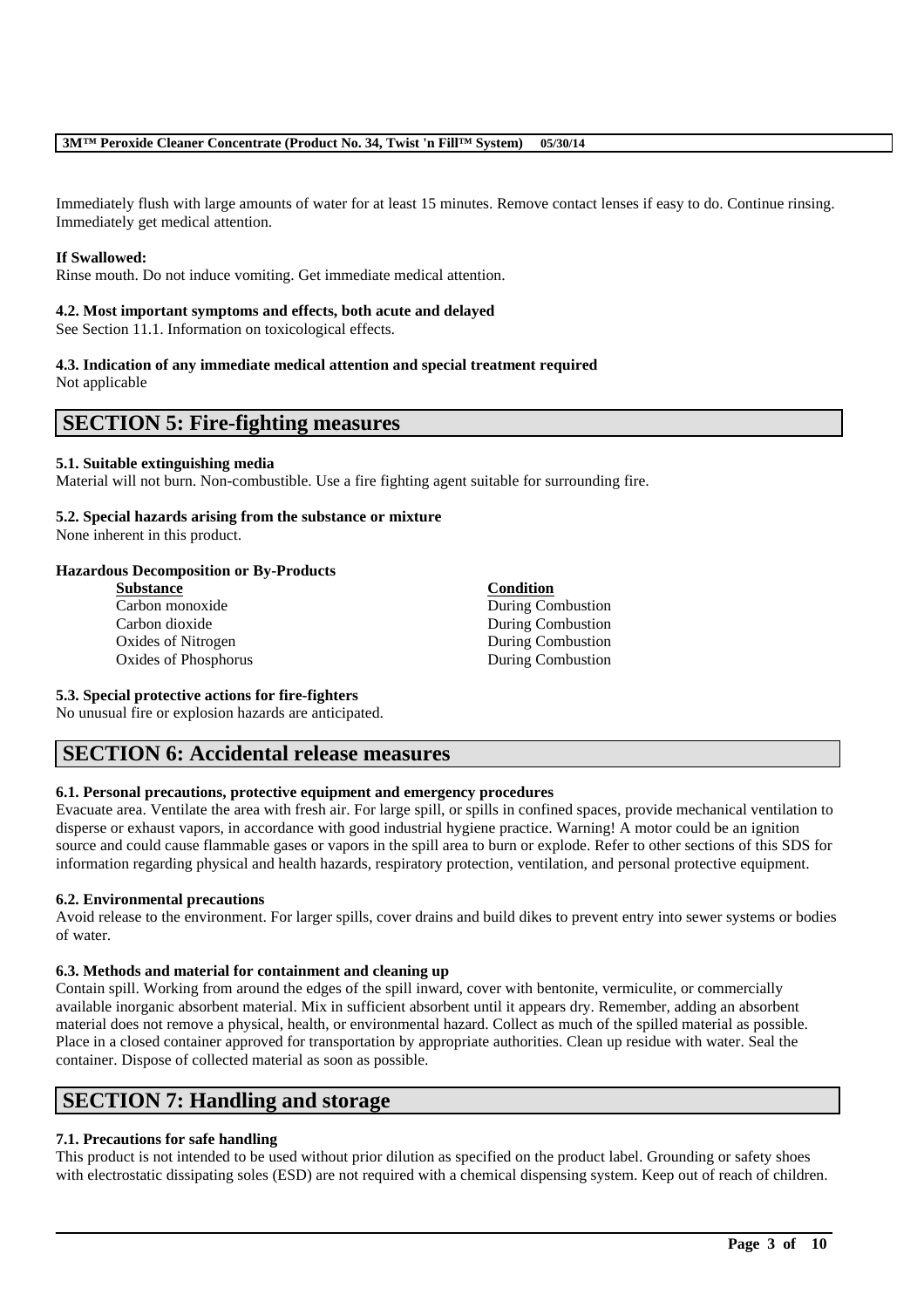Avoid breathing fume/vapors. Do not get in eyes, on skin, or on clothing. Do not eat, drink or smoke when using this product. Wash thoroughly after handling. Avoid release to the environment. Avoid contact with oxidizing agents (eg. chlorine, chromic acid etc.)

### **7.2. Conditions for safe storage including any incompatibilities**

Store away from oxidizing agents.

# **SECTION 8: Exposure controls/personal protection**

### **8.1. Control parameters**

### **Occupational exposure limits**

| Ingredient               | <b>C.A.S. No.</b> | <b>Agency</b> | Limit type                                      | <b>Additional Comments</b> |
|--------------------------|-------------------|---------------|-------------------------------------------------|----------------------------|
| Sodium Hydroxide         | 1310-73-2         | <b>ACGIH</b>  | CEIL:2 mg/m3                                    |                            |
| Sodium Hydroxide         | 1310-73-2         | <b>CMRG</b>   | TWA:2 $mg/m3$                                   |                            |
| Sodium Hydroxide         | 1310-73-2         | <b>OSHA</b>   | TWA:2 $mg/m3$                                   |                            |
| <b>HYDROGEN PEROXIDE</b> | 7722-84-1         | <b>ACGIH</b>  | TWA:1 ppm                                       |                            |
| <b>HYDROGEN PEROXIDE</b> | 7722-84-1         | <b>OSHA</b>   | $\text{TWA}: 1.4 \text{ mg/m3} (1 \text{ ppm})$ |                            |

ACGIH : American Conference of Governmental Industrial Hygienists

AIHA : American Industrial Hygiene Association

CMRG : Chemical Manufacturer's Recommended Guidelines

OSHA : United States Department of Labor - Occupational Safety and Health Administration

TWA: Time-Weighted-Average

STEL: Short Term Exposure Limit

CEIL: Ceiling

### **8.2. Exposure controls**

### **8.2.1. Engineering controls**

NOTE: When used with a chemical dispensing system as directed, special ventilation is not required. Use general dilution ventilation and/or local exhaust ventilation to control airborne exposures to below relevant Exposure Limits and/or control fume/vapors. If ventilation is not adequate, use respiratory protection equipment.

# **8.2.2. Personal protective equipment (PPE)**

### **Eye/face protection**

NOTE: When used with a chemical dispensing system as directed, eye contact with the concentrate is not expected to occur. If the product is not used with a chemical dispensing system or if there is an accidental release, wear protective eye/face protection. If product is not used with a chemical dispensing system or if there is an accidental release: Select and use eye/face protection to prevent contact based on the results of an exposure assessment. The following eye/face protection(s) are recommended:

Full Face Shield

Indirect Vented Goggles

# **Skin/hand protection**

NOTE: When used with a chemical dispensing system as directed, skin contact with the concentrate is not expected to occur. If product is not used with a chemical dispensing system or if there is an accidental release: Select and use gloves and/or protective clothing approved to relevant local standards to prevent skin contact based on the results of an exposure assessment. Selection should be based on use factors such as exposure levels, concentration of the substance or mixture, frequency and duration, physical challenges such as temperature extremes, and other use conditions. Consult with your glove and/or protective clothing manufacturer for selection of appropriate compatible gloves/protective clothing. Gloves made from the following material(s) are recommended:

Neoprene Nitrile Rubber

Polymer laminate

# **Respiratory protection**

NOTE: When used with a chemical dispensing system as directed, respiratory protection is not required. If product is not used with a chemical dispensing system or if there is an accidental release: An exposure assessment may be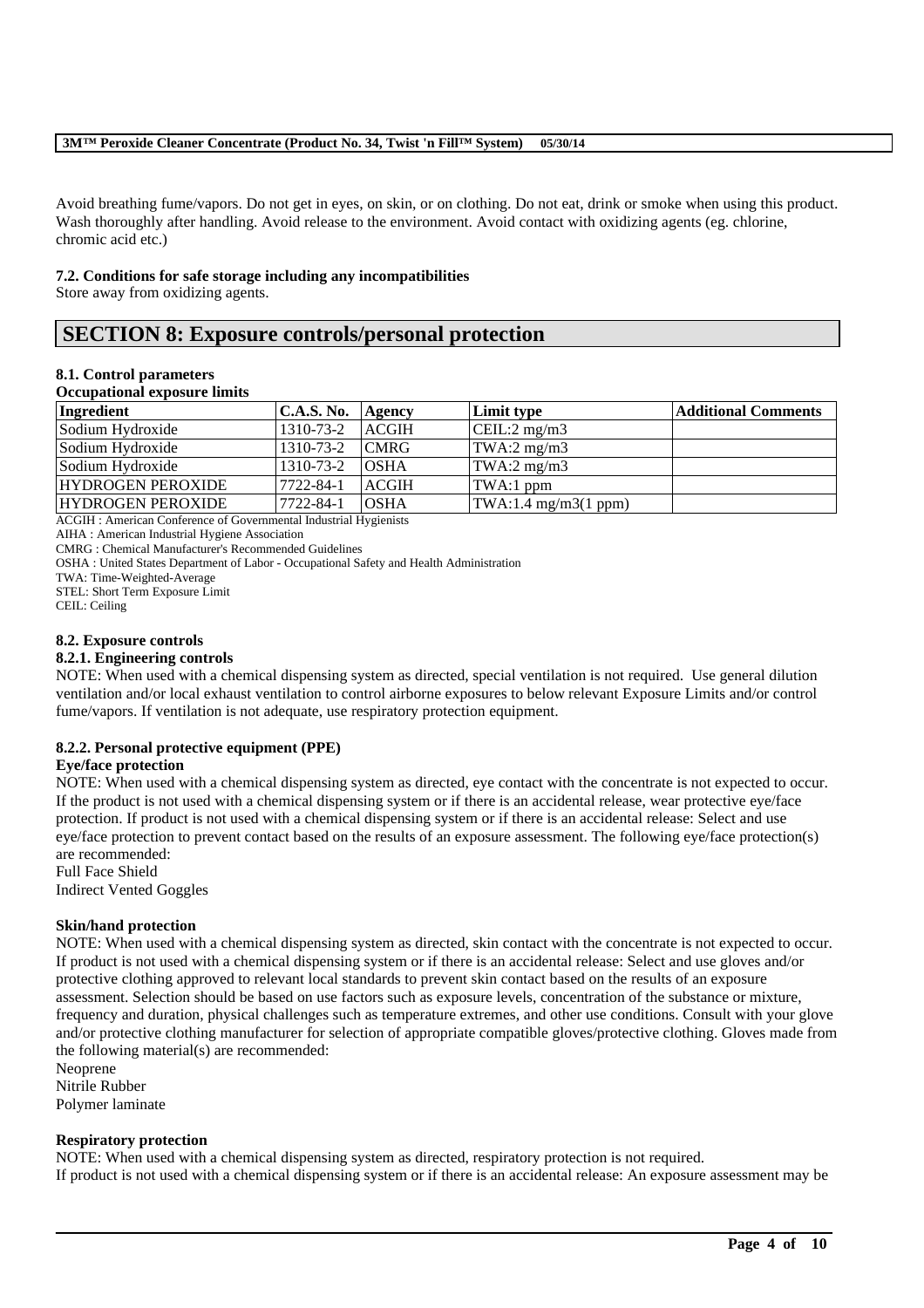needed to decide if a respirator is required. If a respirator is needed, use respirators as part of a full respiratory protection program. Based on the results of the exposure assessment, select from the following respirator type(s) to reduce inhalation exposure: Half facepiece or full facepiece air-purifying respirator suitable for particulates

For questions about suitability for a specific application, consult with your respirator manufacturer.

# **SECTION 9: Physical and chemical properties**

### **9.1. Information on basic physical and chemical properties**

| <b>General Physical Form:</b><br>Liquid         |                                          |
|-------------------------------------------------|------------------------------------------|
| Odor, Color, Grade:                             | Clear odorless liquid                    |
| Odor threshold                                  | No Data Available                        |
| $4 - 6$<br>pН                                   |                                          |
| <b>Melting point</b>                            | Not Applicable                           |
| $212 \text{ }^{\circ}F$<br><b>Boiling Point</b> |                                          |
| <b>Flash Point</b>                              | No flash point                           |
| <b>Evaporation rate</b>                         | No Data Available                        |
| <b>Flammability</b> (solid, gas)                | Not Applicable                           |
| <b>Flammable Limits(LEL)</b>                    | No Data Available                        |
| <b>Flammable Limits(UEL)</b>                    | No Data Available                        |
| <b>Vapor Pressure</b>                           | No Data Available                        |
| <b>Vapor Density</b>                            | No Data Available                        |
| <b>Density</b>                                  | No Data Available                        |
| <b>Specific Gravity</b>                         | $1.02 - 1.03$ [ <i>Ref Std:</i> WATER=1] |
| <b>Solubility In Water</b>                      | No Data Available                        |
| Solubility- non-water                           | No Data Available                        |
| <b>Partition coefficient: n-octanol/water</b>   | No Data Available                        |
| <b>Autoignition temperature</b>                 | No Data Available                        |
| <b>Decomposition temperature</b>                | No Data Available                        |
| <b>Viscosity</b>                                | No Data Available                        |
| <b>Volatile Organic Compounds</b>               | $0.1\%$ weight                           |
| <b>VOC Less H2O &amp; Exempt Solvents</b>       | $610 - 625$ g/l                          |

# **SECTION 10: Stability and reactivity**

# **10.1. Reactivity**

This material may be reactive with certain agents under certain conditions - see the remaining headings in this section.

# **10.2. Chemical stability**

Stable.

**10.3. Possibility of hazardous reactions** Hazardous polymerization will not occur.

### **10.4. Conditions to avoid** None known.

# **10.5. Incompatible materials**

Strong oxidizing agents

### **10.6. Hazardous decomposition products Substance Condition**

\_\_\_\_\_\_\_\_\_\_\_\_\_\_\_\_\_\_\_\_\_\_\_\_\_\_\_\_\_\_\_\_\_\_\_\_\_\_\_\_\_\_\_\_\_\_\_\_\_\_\_\_\_\_\_\_\_\_\_\_\_\_\_\_\_\_\_\_\_\_\_\_\_\_\_\_\_\_\_\_\_\_\_\_\_\_\_\_\_\_

None known.

Refer to section 5.2 for hazardous decomposition products during combustion.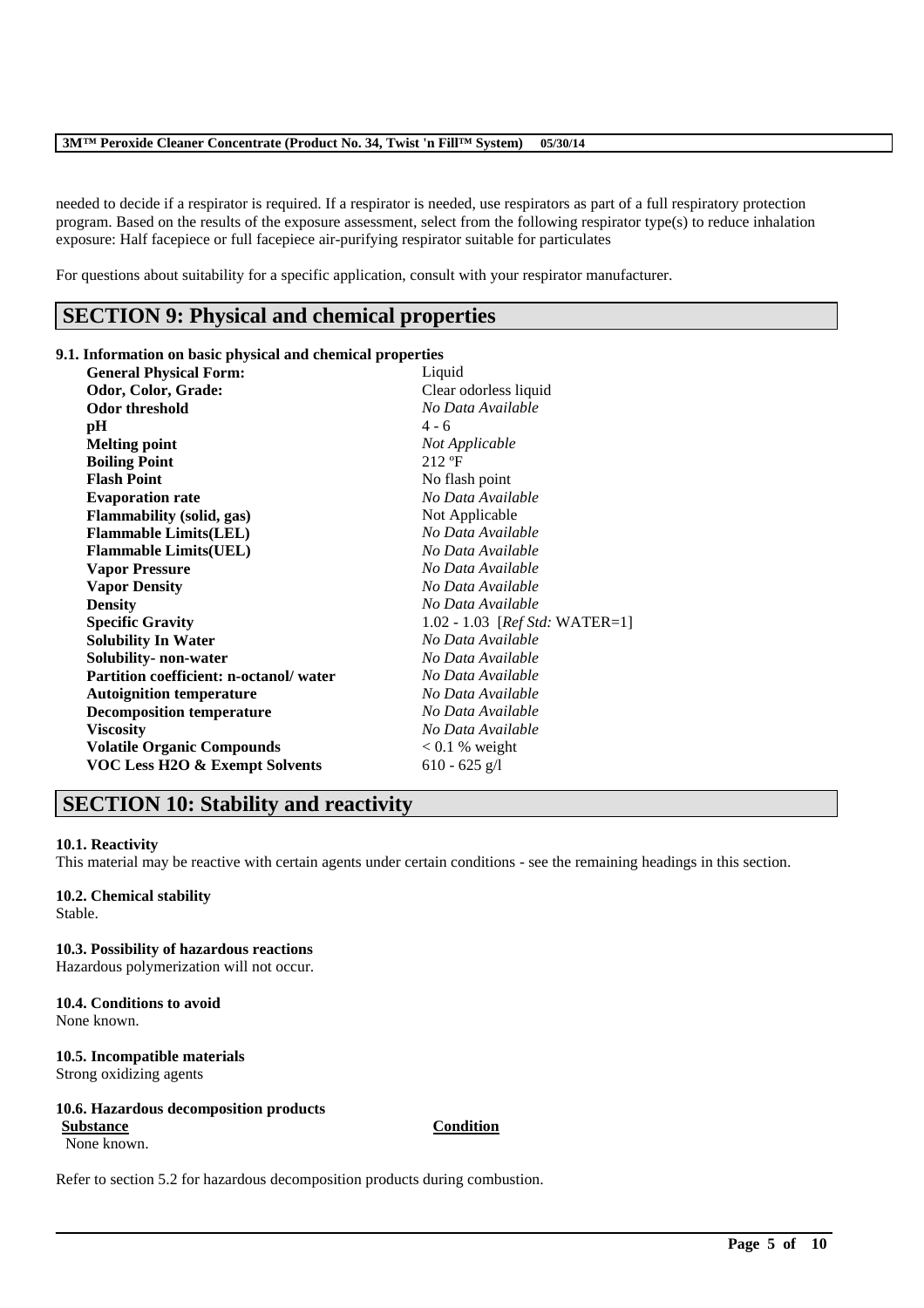# **SECTION 11: Toxicological information**

**The information below may not be consistent with the material classification in Section 2 if specific ingredient classifications are mandated by a competent authority. In addition, toxicological data on ingredients may not be reflected in the material classification and/or the signs and symptoms of exposure, because an ingredient may be present below the threshold for labeling, an ingredient may not be available for exposure, or the data may not be relevant to the material as a whole.**

### **11.1. Information on Toxicological effects**

### **Signs and Symptoms of Exposure**

**Based on test data and/or information on the components, this material may produce the following health effects: Inhalation:**

Respiratory Tract Irritation: Signs/symptoms may include cough, sneezing, nasal discharge, headache, hoarseness, and nose and throat pain.

# **Skin Contact:**

Skin Irritation: Signs/symptoms may include localized redness, swelling, itching, dryness, cracking, blistering, and pain.

### **Eye Contact:**

Corrosive (Eye Burns): Signs/symptoms may include cloudy appearance of the cornea, chemical burns, severe pain, tearing, ulcerations, significantly impaired vision or complete loss of vision.

### **Ingestion:**

Gastrointestinal Corrosion: Signs/symptoms may include severe mouth, throat and abdominal pain; nausea; vomiting; and diarrhea; blood in the feces and/or vomitus may also be seen.

### **Target Organ Effects:**

### **Single exposure may cause:**

Dermal Effects: Signs/symptoms may include changes in skin pigmentation and/or coloration.

### **Toxicological Data**

If a component is disclosed in section 3 but does not appear in a table below, either no data are available for that endpoint or the data are not sufficient for classification.

### **Acute Toxicity**

| <b>Name</b>                | Route       | <b>Species</b> | <b>Value</b>                                      |
|----------------------------|-------------|----------------|---------------------------------------------------|
| Overall product            | Inhalation- |                | No data available; calculated $ATE > 12.5$ mg/l   |
|                            | Dust/Mist(4 |                |                                                   |
|                            | hr)         |                |                                                   |
| Overall product            | Ingestion   |                | No data available; calculated $ATE > 5,000$ mg/kg |
| ETHOXYLATED C9-11 ALCOHOLS | Dermal      | Rabbit         | $LD50 > 2,000$ mg/kg                              |
| ETHOXYLATED C9-11 ALCOHOLS | Ingestion   | Rat            | LD50 $1,378$ mg/kg                                |
| <b>HYDROGEN PEROXIDE</b>   | Dermal      | Rabbit         | $LD50 > 2,000$ mg/kg                              |
| <b>HYDROGEN PEROXIDE</b>   | Inhalation- | Rat            | LC50 $2 \text{ mg/l}$                             |
|                            | Dust/Mist   |                |                                                   |
|                            | (4 hours)   |                |                                                   |
| <b>HYDROGEN PEROXIDE</b>   | Ingestion   | Rat            | $LD50$ 1,193 mg/kg                                |

 $ATE = acute$  toxicity estimate

### **Skin Corrosion/Irritation**

| <b>Name</b>                | Species | Value     |
|----------------------------|---------|-----------|
| ETHOXYLATED C9-11 ALCOHOLS | Rabbit  | Irritant  |
| <b>HYDROGEN PEROXIDE</b>   | Rabbit  | Corrosive |
| Sodium Hydroxide           | Rabbit  | Corrosive |

### **Serious Eye Damage/Irritation**

| п.<br><br>Name<br>species<br>alue |  |  |  |
|-----------------------------------|--|--|--|
|                                   |  |  |  |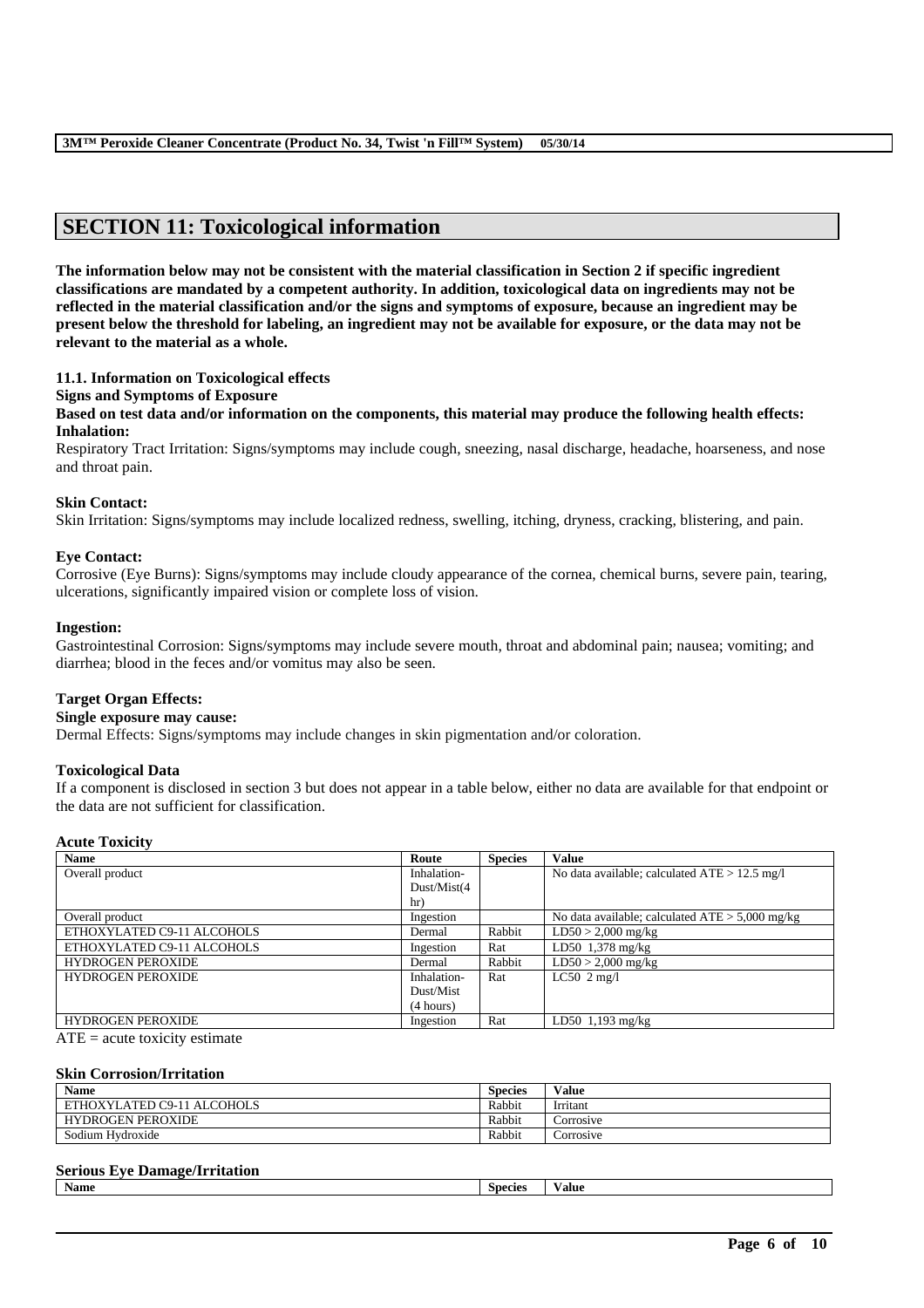| <b>COHOLS</b><br><b>ATED</b><br><b>DELLA</b><br>$\sim$<br>$TNT$ .<br>- 1<br>. IX<br>ΉΟ<br>$9 - 1$<br>Α. |        | Corrosive |
|---------------------------------------------------------------------------------------------------------|--------|-----------|
| <b>PEROXIDE</b><br><b>HYDROGEN</b>                                                                      | Rabbit | Corrosive |
| $\overline{\phantom{a}}$<br>Sodium Hydroxide                                                            | Rabbit | Corrosive |

# **Skin Sensitization**

| <b>Name</b>                | <b>Species</b>  | Value           |
|----------------------------|-----------------|-----------------|
| ETHOXYLATED C9-11 ALCOHOLS | Guinea          | Not sensitizing |
|                            | p <sub>1g</sub> |                 |
| <b>HYDROGEN PEROXIDE</b>   | Guinea          | Not sensitizing |
|                            | p <sub>1g</sub> |                 |
| Sodium Hydroxide           | Human           | Not sensitizing |

### **Respiratory Sensitization**

| <b>BT</b><br>Name | <b>Species</b> | 'alue |
|-------------------|----------------|-------|
|                   |                |       |

# **Germ Cell Mutagenicity**

| <b>Name</b>                | Route    | Value                                          |
|----------------------------|----------|------------------------------------------------|
| ETHOXYLATED C9-11 ALCOHOLS | In Vitro | Not mutagenic                                  |
| <b>HYDROGEN PEROXIDE</b>   | In vivo  | Not mutagenic                                  |
| <b>HYDROGEN PEROXIDE</b>   | In Vitro | Some positive data exist, but the data are not |
|                            |          | sufficient for classification                  |
| Sodium Hydroxide           | In Vitro | Not mutagenic                                  |

# **Carcinogenicity**

| <b>Name</b>              | Route     | <b>Species</b> | Value                                          |
|--------------------------|-----------|----------------|------------------------------------------------|
| <b>HYDROGEN PEROXIDE</b> | Dermal    | Multiple       | Some positive data exist, but the data are not |
|                          |           | animal         | sufficient for classification                  |
|                          |           | species        |                                                |
| <b>HYDROGEN PEROXIDE</b> | Ingestion | Mouse          | Some positive data exist, but the data are not |
|                          |           |                | sufficient for classification                  |

### **Reproductive Toxicity**

# **Reproductive and/or Developmental Effects**

| <b>Name</b>                | Route     | <b>Value</b>                                                                                           | <b>Species</b> | <b>Test Result</b>            | <b>Exposure</b><br><b>Duration</b> |
|----------------------------|-----------|--------------------------------------------------------------------------------------------------------|----------------|-------------------------------|------------------------------------|
| ETHOXYLATED C9-11 ALCOHOLS | Dermal    | Not toxic to female reproduction                                                                       | Rat            | <b>NOAEL 250</b><br>mg/kg/day | 2 generation                       |
| ETHOXYLATED C9-11 ALCOHOLS | Dermal    | Not toxic to development                                                                               | Rat            | <b>NOAEL 250</b><br>mg/kg/day | 2 generation                       |
| ETHOXYLATED C9-11 ALCOHOLS | Dermal    | Some positive male reproductive data<br>exist, but the data are not sufficient for<br>classification   | Rat            | <b>NOAEL 100</b><br>mg/kg/day | 2 generation                       |
| <b>HYDROGEN PEROXIDE</b>   | Ingestion | Some positive female reproductive data<br>exist, but the data are not sufficient for<br>classification | Rat            | LOAEL 5<br>mg/kg/day          | 6 months                           |
| <b>HYDROGEN PEROXIDE</b>   | Ingestion | Some positive male reproductive data<br>exist, but the data are not sufficient for<br>classification   | Rat            | LOAEL 5<br>mg/kg/day          | 6 months                           |
| <b>HYDROGEN PEROXIDE</b>   | Ingestion | Some positive developmental data exist,<br>but the data are not sufficient for<br>classification       | Rat            | LOAEL 5<br>mg/kg/day          | during<br>gestation                |

# **Target Organ(s)**

# **Specific Target Organ Toxicity - single exposure**

| <b>Name</b>              | Route      | Target Organ(s)        | <b>Value</b>                      | <b>Species</b> | <b>Test Result</b> | <b>Exposure</b> |
|--------------------------|------------|------------------------|-----------------------------------|----------------|--------------------|-----------------|
|                          |            |                        |                                   |                |                    | <b>Duration</b> |
| ETHOXYLATED C9-11        | Inhalation | respiratory irritation | Some positive data exist, but the | Not.           | NOAEL Not          | not available   |
| <b>ALCOHOLS</b>          |            |                        | data are not sufficient for       | available      | available          |                 |
|                          |            |                        | classification                    |                |                    |                 |
| <b>HYDROGEN PEROXIDE</b> | Inhalation | respiratory irritation | May cause respiratory irritation  | Human          | NOAEL Not          |                 |
|                          |            |                        |                                   |                | available          |                 |
| <b>HYDROGEN PEROXIDE</b> | Ingestion  | nervous system         | Some positive data exist, but the | Human          | <b>LOAEL Not</b>   | poisoning       |
|                          |            |                        | data are not sufficient for       |                | available          | and/or abuse    |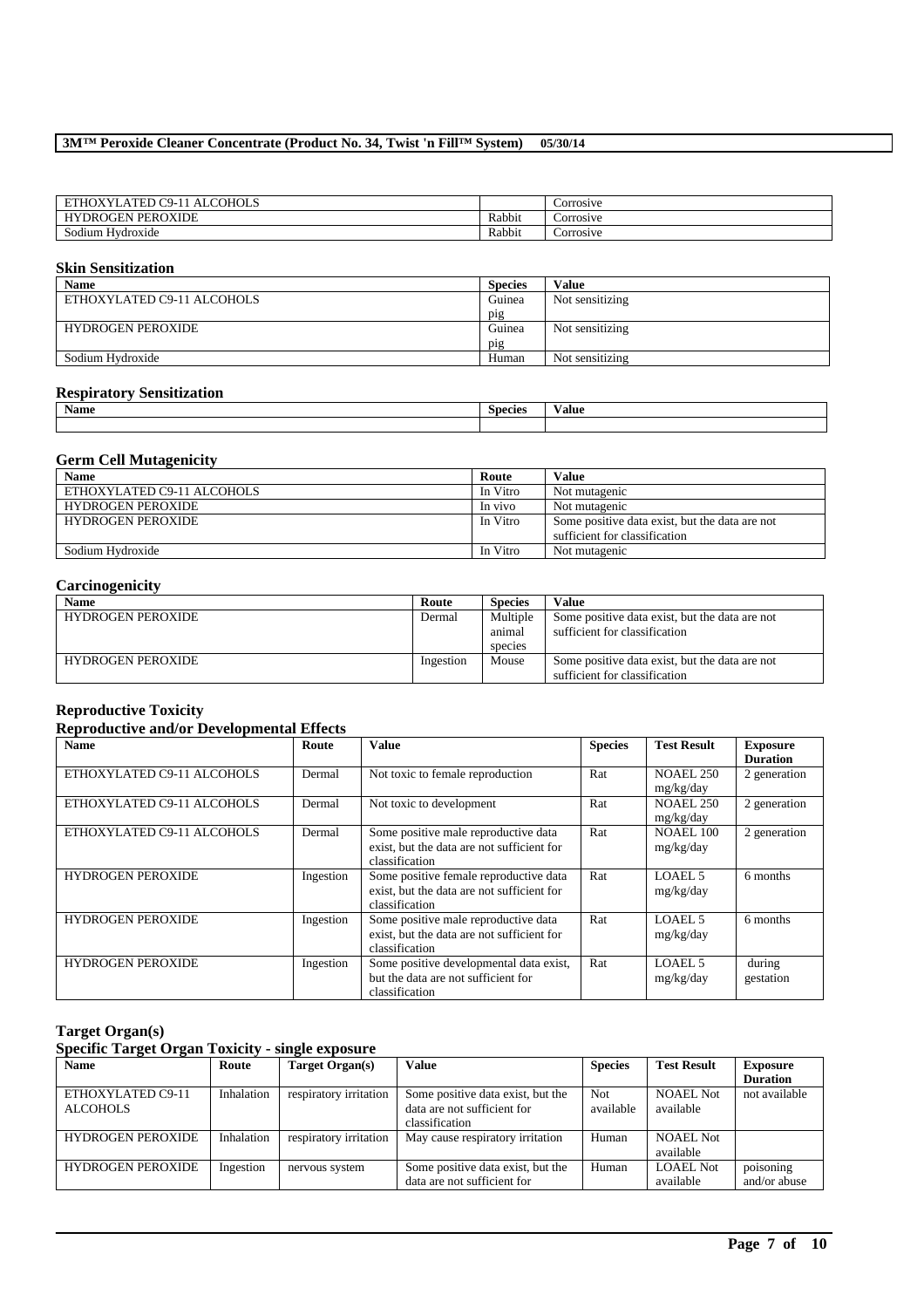|                              |            |                        | $\cdots$<br>classification          |       |                               |  |
|------------------------------|------------|------------------------|-------------------------------------|-------|-------------------------------|--|
| $\cdots$<br>Sodium Hydroxide | Inhalation | respiratory irritation | May<br>cause respiratory irritation | Human | <b>NOAEL Not</b><br>available |  |

# **Specific Target Organ Toxicity - repeated exposure**

| <b>Name</b>                          | Route     | Target Organ(s)                  | <b>Value</b>                                                                       | <b>Species</b> | <b>Test Result</b>             | <b>Exposure</b><br><b>Duration</b> |
|--------------------------------------|-----------|----------------------------------|------------------------------------------------------------------------------------|----------------|--------------------------------|------------------------------------|
| ETHOXYLATED C9-11<br><b>ALCOHOLS</b> | Dermal    | kidney and/or<br>bladder         | Some positive data exist, but the<br>data are not sufficient for<br>classification | Rat            | NOAEL 125<br>mg/kg/day         | 13 weeks                           |
| ETHOXYLATED C9-11<br><b>ALCOHOLS</b> | Dermal    | hematopoietic<br>system          | All data are negative                                                              | Rat            | <b>NOAEL 125</b><br>mg/kg/day  | 13 weeks                           |
| <b>HYDROGEN PEROXIDE</b>             | Ingestion | hematopoietic<br>system          | Some positive data exist, but the<br>data are not sufficient for<br>classification | Rat            | <b>NOEL 0.005</b><br>mg/kg/day | 6 months                           |
| <b>HYDROGEN PEROXIDE</b>             | Ingestion | liver   kidney and/or<br>bladder | Some positive data exist, but the<br>data are not sufficient for<br>classification | Mouse          | <b>NOAEL Not</b><br>available  | 35 weeks                           |

# **Aspiration Hazard**

| Name | --<br>Value |
|------|-------------|
|      |             |

# **Please contact the address or phone number listed on the first page of the SDS for additional toxicological information on this material and/or its components.**

# **SECTION 12: Ecological information**

# **Ecotoxicological information**

Please contact the address or phone number listed on the first page of the SDS for additional ecotoxicological information on this material and/or its components.

# **Chemical fate information**

Please contact the address or phone number listed on the first page of the SDS for additional chemical fate information on this material and/or its components.

# **SECTION 13: Disposal considerations**

# **13.1. Disposal methods**

Dispose of contents/ container in accordance with the local/regional/national/international regulations. Dispose of waste product in a permitted industrial waste facility. Empty drums/barrels/containers used for transporting and handling hazardous chemicals (chemical substances/mixtures/preparations classified as Hazardous as per applicable regulations) shall be considered, stored, treated & disposed of as hazardous wastes unless otherwise defined by applicable waste regulations. Consult with the respective regulating authorities to determine the available treatment and disposal facilities.

\_\_\_\_\_\_\_\_\_\_\_\_\_\_\_\_\_\_\_\_\_\_\_\_\_\_\_\_\_\_\_\_\_\_\_\_\_\_\_\_\_\_\_\_\_\_\_\_\_\_\_\_\_\_\_\_\_\_\_\_\_\_\_\_\_\_\_\_\_\_\_\_\_\_\_\_\_\_\_\_\_\_\_\_\_\_\_\_\_\_

# **EPA Hazardous Waste Number (RCRA):** Not regulated

# **SECTION 14: Transport Information**

For Transport Information, please visit **http://3M.com/Transportinfo** or call 1-800-364-3577 or 651-737-6501.

# **SECTION 15: Regulatory information**

# **15.1. US Federal Regulations**

Contact 3M for more information.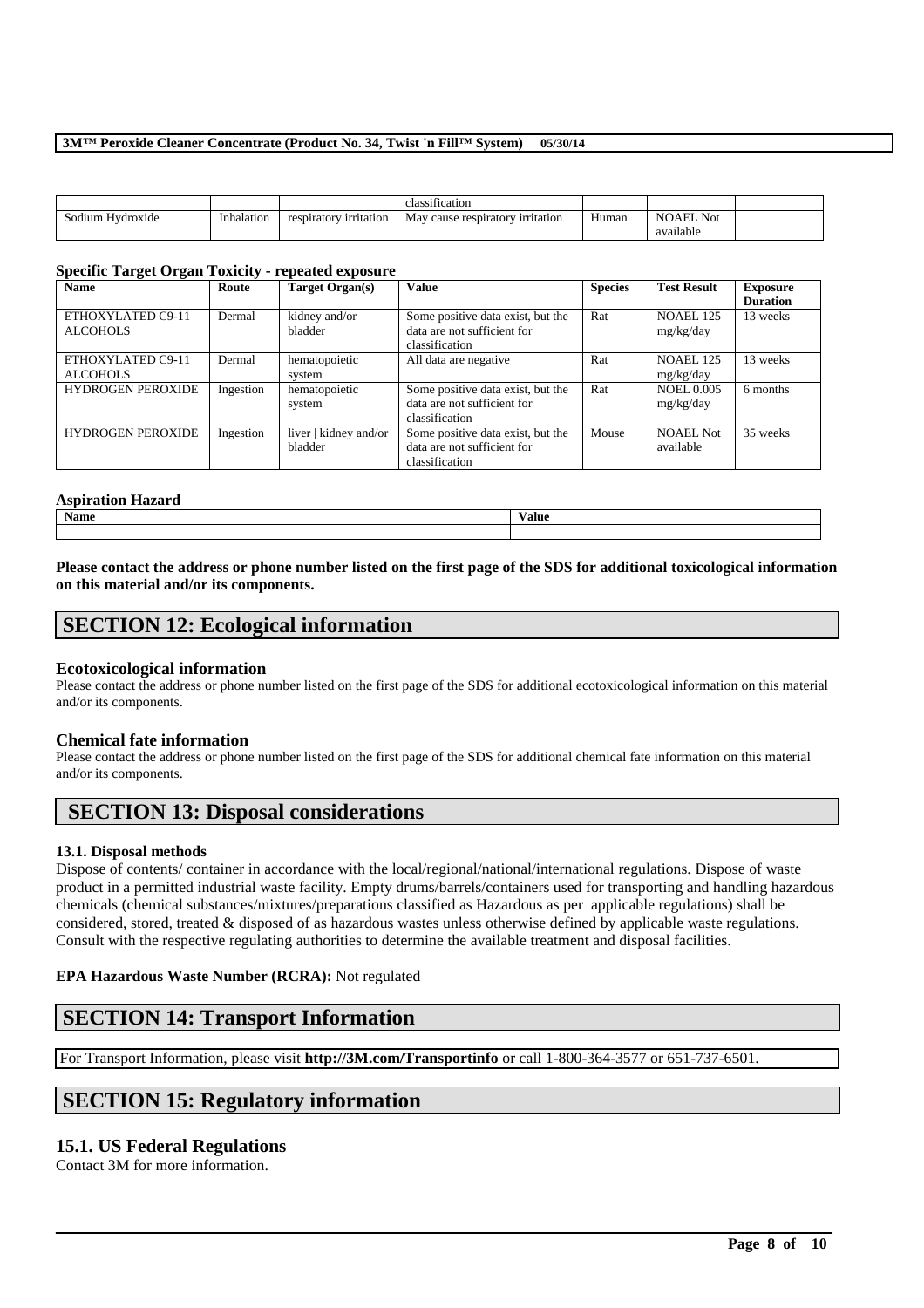### **311/312 Hazard Categories:**

Fire Hazard - No Pressure Hazard - No Reactivity Hazard - Yes Immediate Hazard - Yes Delayed Hazard - No

### **15.2. State Regulations**

Contact 3M for more information.

# **15.3. Chemical Inventories**

The components of this material are in compliance with the provisions of Australia National Industrial Chemical Notification and Assessment Scheme (NICNAS). Certain restrictions may apply. Contact the selling division for additional information.

The components of this product are in compliance with the new substance notification requirements of CEPA.

The components of this material are in compliance with the China "Measures on Environmental Management of New Chemical Substance". Certain restrictions may apply. Contact the selling division for additional information.

The components of this material are in compliance with the provisions of the Korean Toxic Chemical Control Law. Certain restrictions may apply. Contact the selling division for additional information.

The components of this material are in compliance with the provisions of Japan Chemical Substance Control Law. Certain restrictions may apply. Contact the selling division for additional information.

The components of this material are in compliance with the provisions of Philippines RA 6969 requirements. Certain restrictions may apply. Contact the selling division for additional information.

The components of this product are in compliance with the chemical notification requirements of TSCA.

Contact 3M for more information.

# **15.4. International Regulations**

Contact 3M for more information.

**This SDS has been prepared to meet the U.S. OSHA Hazard Communication Standard, 29 CFR 1910.1200.**

# **SECTION 16: Other information**

### **NFPA Hazard Classification**

**Health:** 3 **Flammability:** 0 **Instability:** 1 **Special Hazards:** None

National Fire Protection Association (NFPA) hazard ratings are designed for use by emergency response personnel to address the hazards that are presented by short-term, acute exposure to a material under conditions of fire, spill, or similar emergencies. Hazard ratings are primarily based on the inherent physical and toxic properties of the material but also include the toxic properties of combustion or decomposition products that are known to be generated in significant quantities.

# **HMIS Hazard Classification Health:** 3 **Flammability:** 0 **Physical Hazard:** 1 **Personal Protection:** X - See PPE section.

Hazardous Material Identification System (HMIS® III) hazard ratings are designed to inform employees of chemical hazards in the workplace. These ratings are based on the inherent properties of the material under expected conditions of normal use and are not intended for use in emergency situations. HMIS® III ratings are to be used with a fully implemented HMIS® III program. HMIS® is a registered mark of the American Coatings Association (ACA).

| <b>Document Group:</b> | $31 - 1530 - 0$ | <b>Version Number:</b>  | 5.00     |
|------------------------|-----------------|-------------------------|----------|
| <b>Issue Date:</b>     | 05/30/14        | <b>Supercedes Date:</b> | 05/05/14 |